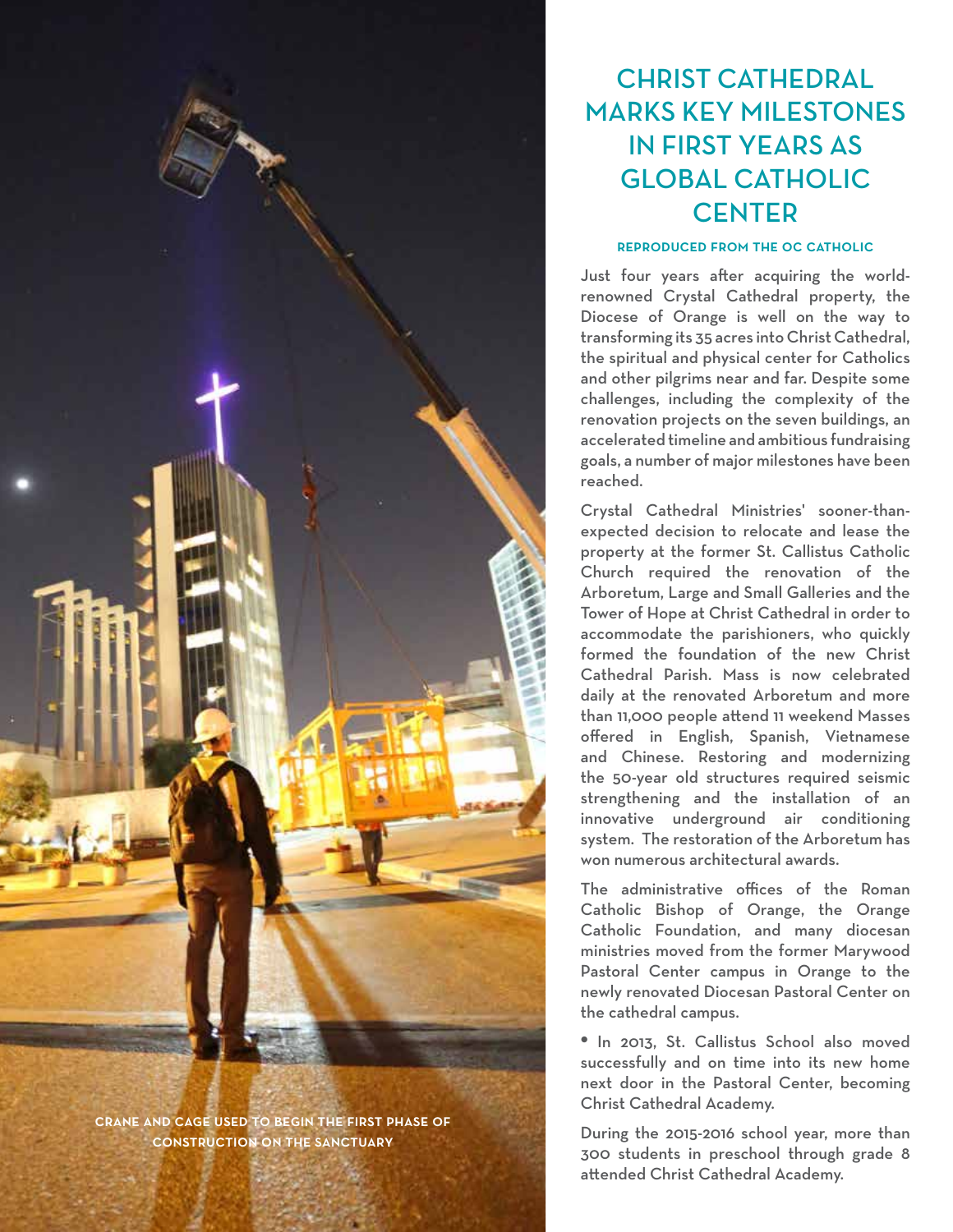



• Several small chapels have been dedicated and are in daily use throughout the campus, including the Chapel in the Sky at the top of the Tower of Hope, the Unity and Reconciliation Chapel in honor of the Sisters of St. Joseph of Orange in the Cathedral Cultural Center, and a new Oratory in the Diocesan Pastoral Center.

• John A. Romeri, former director of liturgical music for the Archdiocese of Philadelphia, was recently hired as the first Christ Cathedral Director of Music Ministries. Dr. Romeri will lead the development of Christ Cathedral parish's music program and the liturgical music program that will support major diocesan celebrations.

• A special tabernacle designed by the late Egino Weinert has been acquired for the future Blessed Sacrament Chapel and commemorated by Tim & Steph Busch

• An 18th century painting by a Mexican priest of the original image of Our Lady of Guadalupe, the patroness of the Diocese of Orange and the Americas, was donated by a generous benefactor.

• The cathedral's Hazel Wright Organ -- one of the most famous musical instruments in the world, which was sorely in need of a thorough rehabilitation, was shipped to its original manufacturer in Padua, Italy for restoration and will return to Orange County in 2016. "Hazel" will be stored until the Christ Cathedral Sanctuary is completed in 2018 and the organ can be reinstalled.

Bishop Vann marked the beginning of the first phase of construction on the Christ Cathedral Sanctuary in December 2015 with the blessing of workers and a large crane. The more-than-10,600 panes of reflective glass are being removed, reconditioned and remounted. This is a critical first step prior to construction within the Cathedral's gleaming reflective skin and will take eight to 10 months to complete.

• Perhaps most notable among the many milestones reached by Christ Cathedral and the Orange Catholic Foundation is the successful fundraising efforts. Through the For Christ Forever Campaign launched in 57 parishes in 2013-2014, followed by the "Capstone" phase of the campaign in 2014-2015, more than \$110 million in gifts and pledges have been raised for all campaign case elements (education, priests' retirement, parish share, and Christ Cathedral). Thanks to the generosity of more than 24,000 families and donors, more than \$61 million has been granted to all case elements through December 31, 2015. This includes \$37 million in grants made by the Orange Catholic Foundation to the Christ Catholic Cathedral Corporation for the renovation and restoration of the seven buildings on the Christ Cathedral campus.

During 2016-2017, the Orange Catholic Foundation will continue to work with Bishop Vann and Fr. Christopher Smith to raise an additional \$16 to \$20 million in new pledges to supplement the generous contributions from the many donors who continue to support our capital campaigns in order to help complete the renovation of the Christ Cathedral sanctuary.

"We have done an amazing amount of work in a small amount of time," said Father Christopher Smith, Rector and Episcopal Vicar of Christ Cathedral. "This is a cathedral in progress, and we want to keep moving forward," Father Smith added. "It is a beautiful campus and will only become more breathtaking as our transformation moves steadily forward and continues to lift people's minds and hearts to God, like the beauty of music and painting."

For further information or to make your gift to support the capital campaign, please contact the Orange Catholic Foundation at (714) 282-3021 or email cbobruk@ orangecatholicfoundation.org.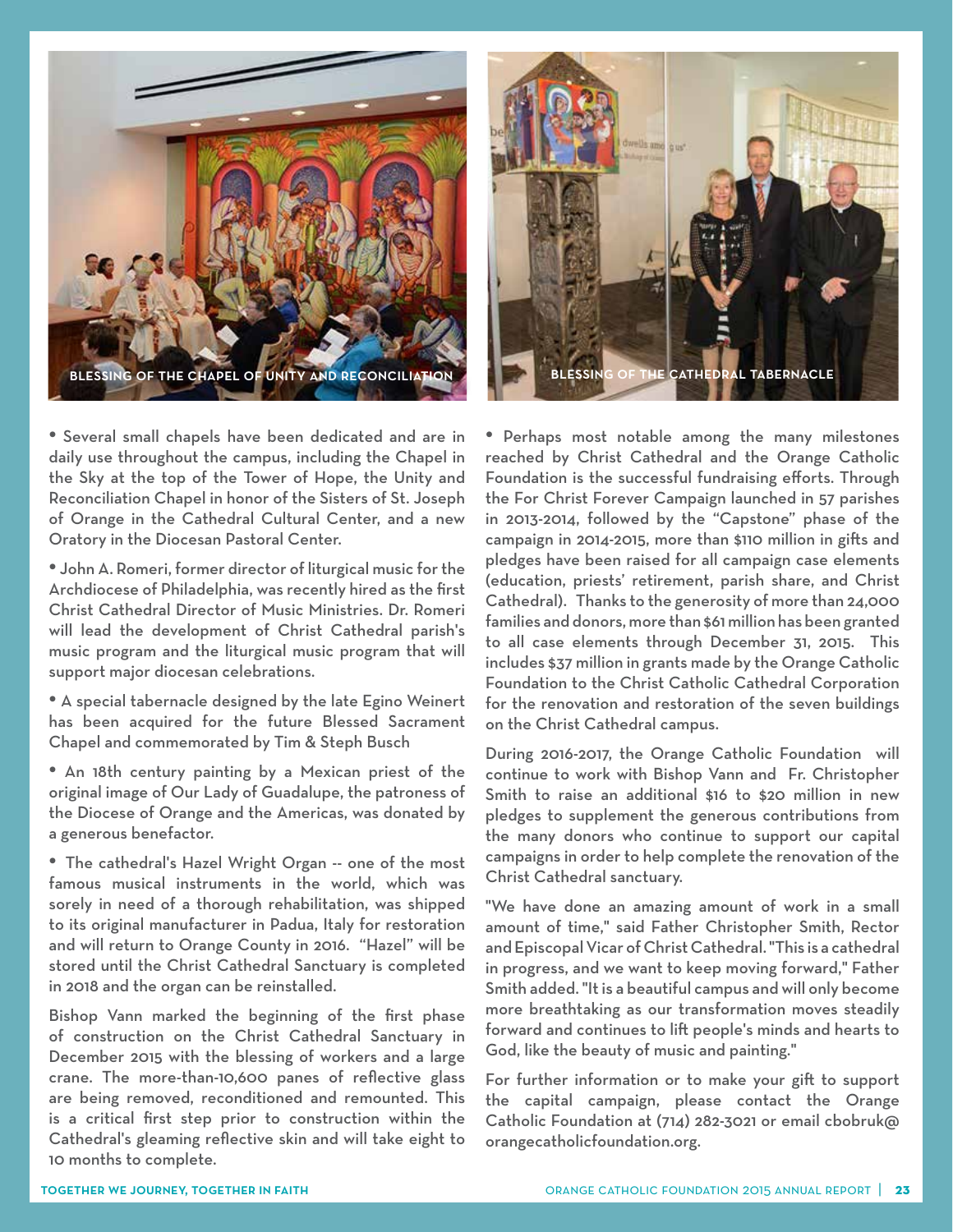## **ARBORETUM**

Glass

The completely renovated temporary worship space for Christ Cathedral parish offers Mass in English, Vietnamese and Spanish. Known as a titan of mid-century modern architecture, Richard Neutra designed the Arboretum, a 22,288-square-foot structure built in 1962, to serve as the original sanctuary for the Rev. Robert Schuller's congregation. Rev. Schuller would speak to up to 1,400 churchgoers inside the Arboretum, and walk outside on the balcony to address additional congregants parked in 500 cars, just as he used to do at the drive-in theatre where he first preached. Because of the age and delicate state of the Arboretum, diocesan crews took it down to steel and dirt and conducted extensive renovations, including the creation of an innovative and energyefficient underground air conditioning system. Also completed were seismic strengthening, glass replacement, landscaping and other aesthetic renovations. Since every element was specifically designed by the original architect, the diocese studied archival records to ensure that every dimension and pane of glass matched original specifications. Completed in just six months, the Arboretum's amazing renovation has won several awards. Currently used as a worship space by Christ Cathedral parishioners, it will function as their home church until the future Christ Cathedral is completed.

## CHRIST CATHEDRAL SANCTUARY

ditioning

Phase One of the renovation will address the worship level of the Cathedral. In December of 2015, Bishop Vann blessed the workers, glass, and crane as the process of restoring all 10,660 window frames began. Construction on the interior of the Sanctuary is scheduled to begin in early 2017 and will conclude by the end of 2018.

Balcony

# A CAMPUS IN **TRANSITION**

- · TOTAL SIZE OF CAMPUS: 35 ACRES
- TOTAL NUMBER OF BUILDINGS: 7
- TOTAL SQUARE FOOTAGE: MORE THAN 320,000

- TOTAL PARKING: MORE THAN 1,650 SPACES

Over the past four years, the Christ Cathedral campus has quickly become a beautiful, updated and vibrant center for our Diocese. Beginning in January of 2012 with the renovation of the Arboretum and Neutra complex to ready the facility for the more than 10,000 parishioners from St. Callistus Parish, the transformation and restoration of the campus has moved quickly forward. The Arboretum renovation was begun earlier than planned because Crystal Cathedral Ministries departed the campus two years ahead of schedule and was completed in just six short months. The ambitious work completed on the Neutradesigned building has been recognized with a Modernism in America Citation of Merit from Docomomo US and an award from the American Institute of Architects. The Pastoral Center, Christ Cathedral Academy, and Tower of Hope have all been completed and staff, students and faculty have moved into their offices and classrooms.

Cathedral

Cultural Center

Future

Christ

damp

einforc